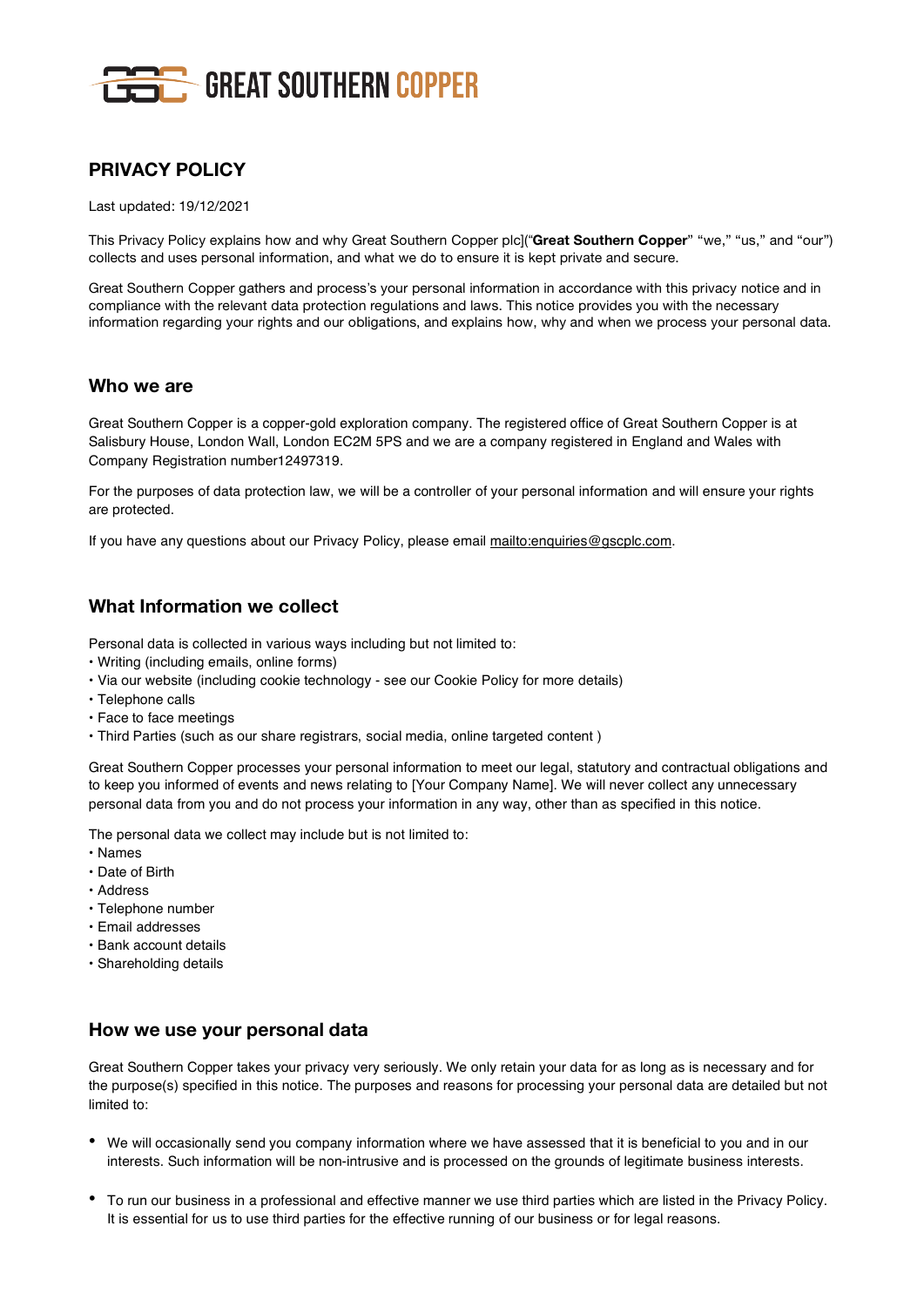

## **Recipients of personal data**

Great Southern Copper shares your data or may be processed by the following third-party service providers (but is not limited to):

- Brokers (as intermediaries between the company and investors they routinely collect information from internal or external sources)
- PR Companies (public relations companies may collect information on shareholders from internal or external sources and use this information to contact shareholders directly)
- Accounting Firms (for our accounts or for billing/invoice purposes) Share Registrars (who compile holder lists which are required for reasons such as AGM's and annual reports)
- Government based or supported regulatory bodies (upon request)
- Service Providers (e.g. Email Alerts service, emailing and analytics service providers etc)

## **Your rights**

You have the right to access any personal information that Great Southern Copper processes about you and to request information about:

- What personal data we hold about you
- The purposes of the processing
- The categories of personal data concerned
- The recipients to whom the personal data has/will be disclosed
- How long we intend to store your personal data for
- If we did not collect the data directly from you, information about the source

If you believe that we hold any incomplete or inaccurate data about you, you have the right to ask us to correct and/or complete the information and we will strive to do so as quickly as possible; unless there is a valid reason for not doing so, at which point you will be notified.

You also have the right to request erasure of your personal data or to restrict processing in accordance with the data protection laws; as well as to object to any direct communication from us. Where applicable, you have the right to data portability of your information and the right to be informed about any automated decision-making we may use.

If we receive a request from you to exercise any of the above rights, we may ask you to verify your identity before acting on the request; this is to ensure that your data is protected and kept secure.

#### **Sharing and disclosing your personal information**

We do not share or disclose any of your personal information without your consent, other than for the purposes specified in this notice or where there is a legal requirement. All processors/third-parties acting on our behalf will comply fully with this privacy notice, the data protection laws and any other appropriate confidentiality and security measures.

All third-parties/data processors that have access to sensitive data will be required by Great Southern Copper to have a signed agreement in place to ensure that they are GDPR compliant and have all measures in place to safeguard personal data. When Great Southern Copper ceases any form of work with data processors/third-parties, Great Southern Copper has an agreement which has been signed by the data processors/third-parties for immediate erasure of sensitive data.